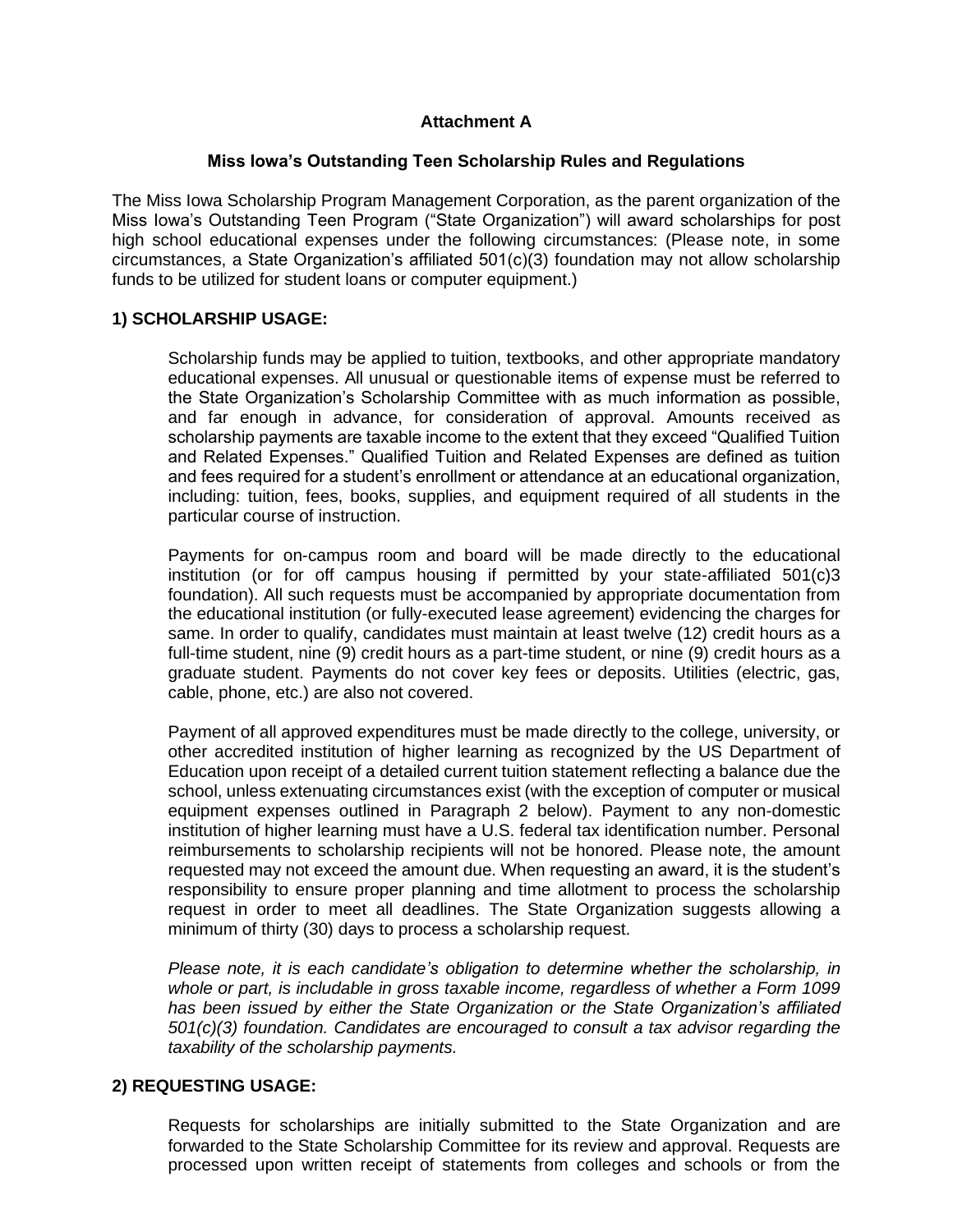candidate for other educational expenses. All statements and invoices must be accompanied by a cover letter from the candidate.

Requests for computer or musical equipment will only be considered if the college or school states in writing that it is a mandatory requirement in order for the candidate to complete the coursework. The candidate may be reimbursed for this expense, provided the candidate submits either a letter from the school stating the mandatory requirements or a list of course requirements. However, there is a Two Thousand (\$2,000.00) Dollar cap on computer equipment, and this type of expense will only be reimbursed once. Computer software may also be considered as a reimbursable expense. If a candidate still has local funds available to her, then a letter from the Local Executive Director stating that they do not reimburse or pay for computers is required. The original bill of sale must be submitted, as well as the original credit card receipt or a copy of the canceled check. All credit card accounts and banking accounts must be in the name of the candidate in order to be considered.

## **3) PRIORITY OF LEVEL IN USAGE:**

Candidates must utilize and exhaust all scholarship funds awarded at the local level before requesting funds awarded at the state level. Verification must be submitted in writing from the Local Executive Director that all local scholarship funds have been exhausted. Excluding requests for computer equipment as discussed in Paragraph 2, exceptions to this rule may be granted for payment of college or university room and board expenses that do not fall within the guidelines for disbursement at the local level. The request for an exception must be submitted in writing to the State Scholarship Committee for consideration. Scholarship funds must be paid directly to the educational institution.

#### **4) STUDENT LOANS:**

Scholarships may be utilized to cover outstanding student loan obligations, provided the candidate has satisfactorily completed the coursework for which the loan was obtained. In all cases, requests must include a current bill from a bona fide third-party lending institution as recognized by the US Department of Education, which must include: (1) a repayment address, (2) student account number and amount due, (3) a copy of the promissory note reflecting that the candidate is the primary responsible payer of the obligation, and (4) an official transcript reflecting completion of the coursework. Payment must be made directly to the lending institution and credited to the student's account.

#### **5) USAGE AND FORFEITURES**

The Award Date is the date upon which the candidate graduates from high school or the date on which the scholarship is awarded, whichever is later (the "Award Date"). Candidates must utilize their scholarship funds within one (1) year of the Award Date (two (2) years for Miss Iowa's Outstanding Teen) (the "Expiration Date"). If a candidate fails to submit a written request to the State Organization to utilize her scholarship funds prior to the Expiration Date, then her scholarship funds will be forfeited. Prior to forfeiture, reasonable attempts will be made by the State Organization to notify the candidate of impending forfeiture.

- 5A) Please note, any scholarship balance remaining after the Expiration Date will automatically be forfeited.
- 5B) An exception to the time limits described above may be considered if the candidate, prior to the Expiration Date, submits a written request to the State